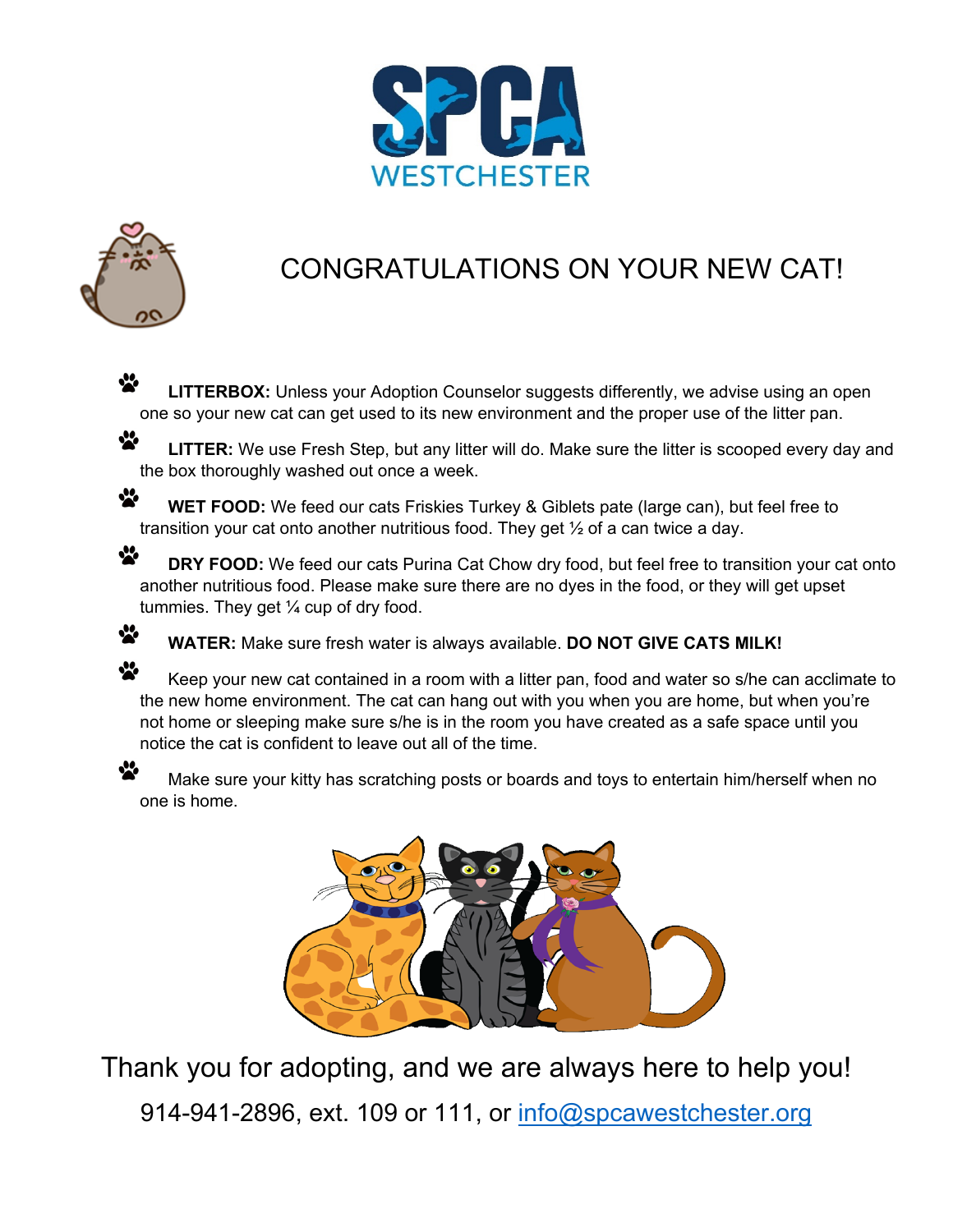# **Congratulations!**

## **Welcome to the SPCA family and thank you for adopting your new family member!**



We are here for you and your new pet.

If you have any medical questions, please feel free to reach out to our clinic staff at(914) 941-2896 ext. 110.

If you have any training or behavioral questions, please feel free to reach out us at (914)941-2896 ext. 119

Or via email to cathi@spcawestchester.org

Online Resources and books for Adopters:

<https://spcawestchester.org/adopt/resources-for-adopters>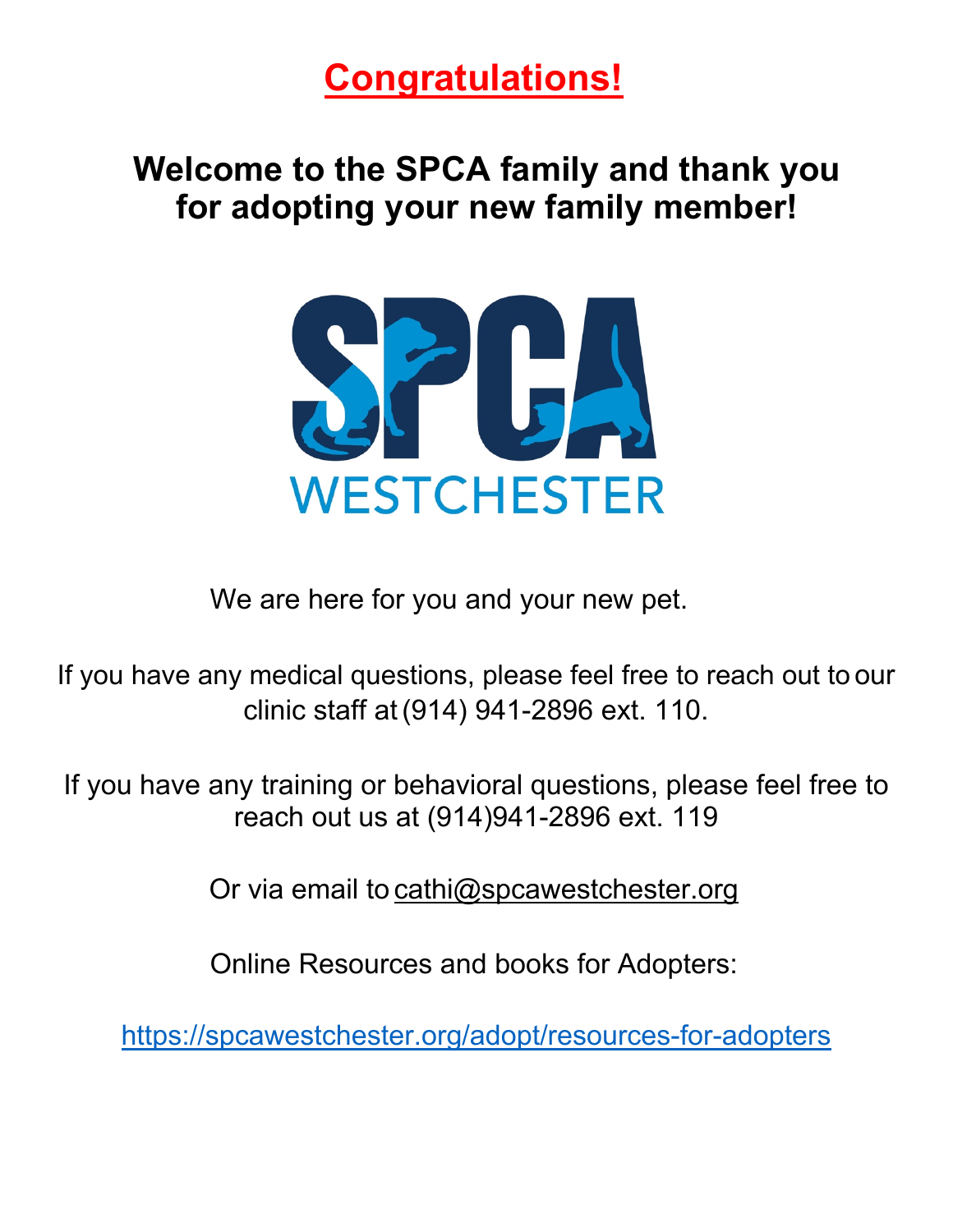

### **PLEASE DO NOT USE CLUMPING LITTER WITH KITTENS!**

### **HERE ARE SOME REASONS WHY:**

- 1. Clumping litter is designed to form a hard, insoluble mass when it gets wet. It also produces a fine dust when stirred (as when a cat scratches around to bury a recent deposit). Finally, clumping litters absorb many times their weight in fluids.
- 2. When cats or kittens use the litter box, they lick themselves clean. Anything their tongues encounter gets ingested. Kittens, especially, tend to ingest a lot of litter when they are first learning to use the box.
- 3. Once the litter is inside a kitten or cat, it expands, forming a mass and coating the interior, both causing dehydration by drawing fluids out of the cat or kitten and compounding the problem by preventing any absorption of nutrients or fluids.
- 4. Ingestion of clumping clay-based litters can cause gastrointestinal upset or even intestinal blockage in little kittens.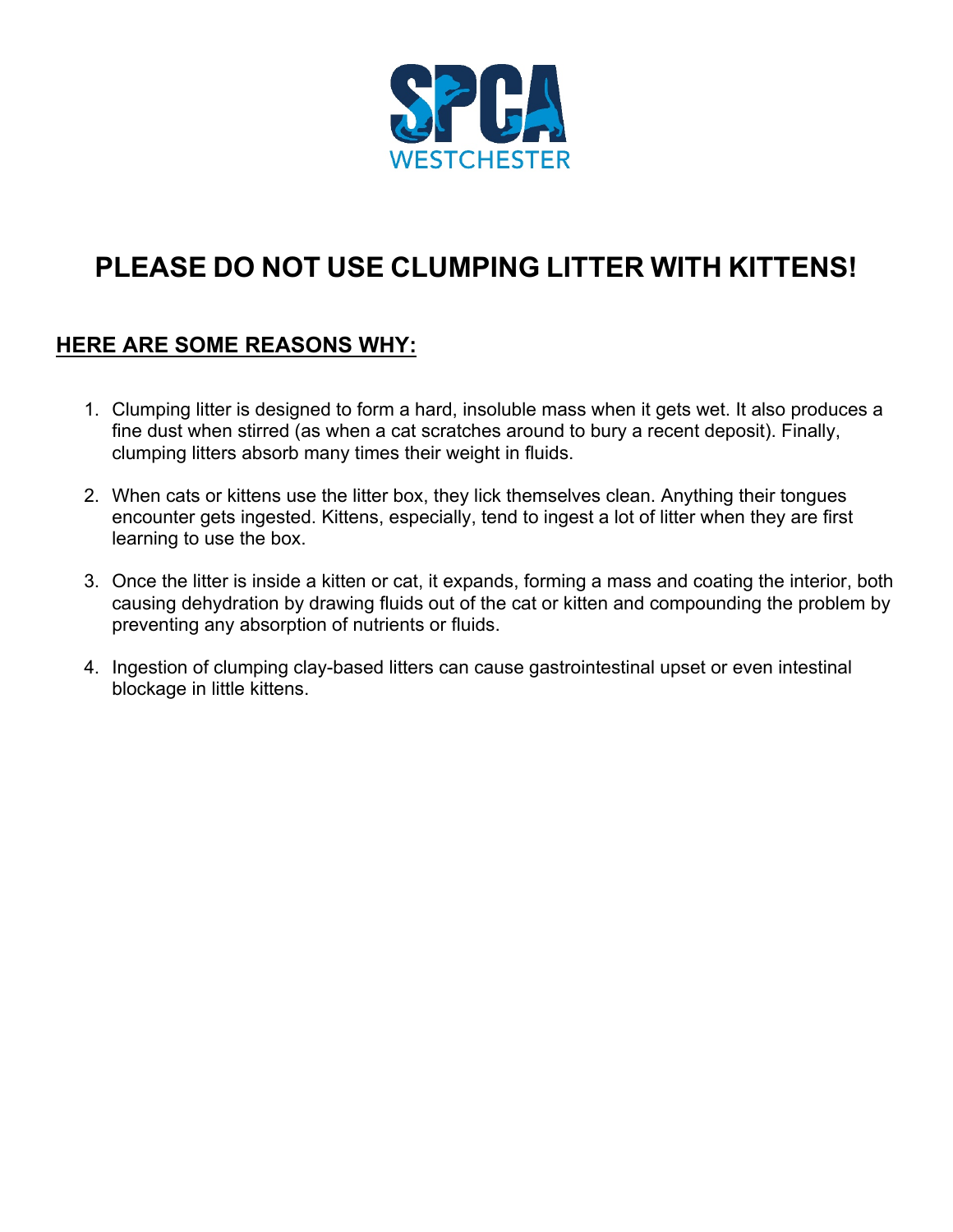

# **INTRODUCING YOUR CAT TO A NEW DOG**

### **Dog and cat looking at each other**

Many dogs and cats get along very well. Dogs who are gentle and friendly and are not squirrel-chasing, predatory types can be great housemates with cats. Even dogs that chase small prey outdoors can often learn not to chase or harm cats indoors once they have grown accustomed to their household cats as family members. Although you should carefully prepare and supervise your new dog, you should have little trouble integrating him into your household if he's lived peacefully with a cat before or if your cat has lived with a dog. But keep in mind that dogs and cats, like people, need time to get to know each other. If they have never seen each other before, they probably won't be instant friends.

#### **Know What to Expect**

Dogs that have never lived with cats usually react to them one of three ways:

**Play**: Your new dog might treat your cat like another dog and try to play with her, particularly if your dog is young and your cat is inquisitive and approaches him. If your cat is young and your dog is small, this interaction can lay the groundwork for a strong, relationship between the two. However, it's more common for cats to react defensively to an invitation to play from a strange dog—or even a new, young cat. Cats generally don't play as rambunctiously as dogs, and dogs often chase and bite during play. If your cat is older or your new dog is large, your dog's playful behavior can be even more problematic. Play between dogs and cats should be closely monitored. Playful dogs often don't respond appropriately to a cat's signals to stop, and the tension or aggression between the two can escalate rapidly, causing the cat distress and putting her in danger. Keep in mind that a dog can kill a cat easily, even in play. And a scared or angry cat can use her claws to seriously injure a dog.

**Prey**: Unfortunately, dogs often perceive cats as prey. This is especially likely if your cat runs when she sees a dog. Your new dog might respond to your cat's movement as he would to the movement of a fleeing prey animal. He might chase and even kill your cat. Similarly, cats that have never lived with dogs will likely view them as predators and will run or become defensively aggressive.

**Cautious interest or avoidance**: An older or quieter dog might be intimidated by your cat, particularly if she's young or rambunctious. He might approach your cat cautiously or watch her from a distance and avoid her whenever possible. Cats that have never lived with dogs generally react to them one of three ways: Cautious interest, avoidance, or defensive antagonism.

#### **How to Set Up Safe, Successful Introductions**

It's up to you to protect your cat and set up introductions carefully so that she feels safe and has a pleasant experience getting acquainted with your new dog.

#### **Here are some suggestions for making the most of introductions:**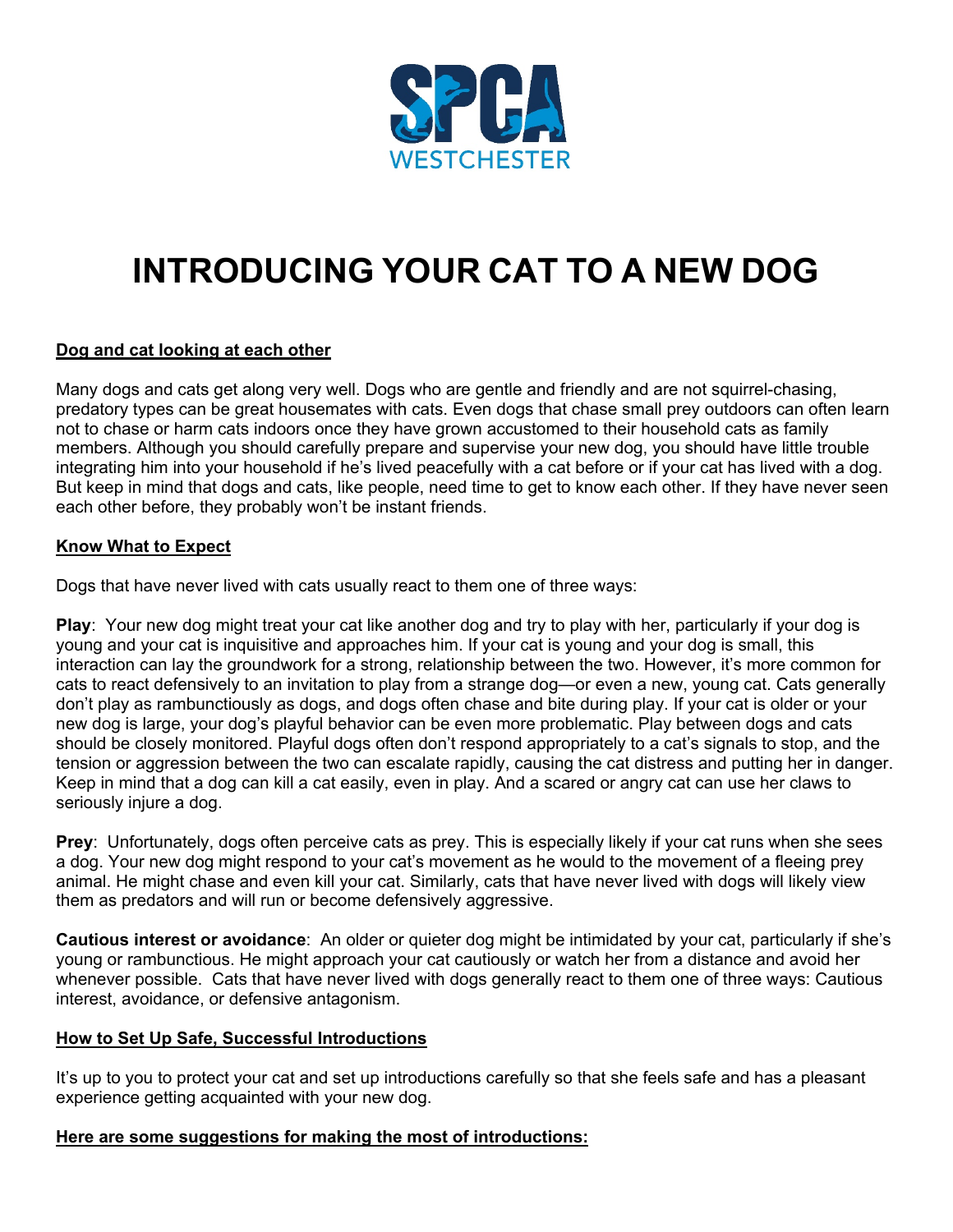Trim your cat's claws to keep the interaction as safe as possible for your new dog. First impressions are important to a cat, so you want the initial meetings to be as stress-free as possible for her.

At first, confine your new dog to a room using a baby gate. Don't restrict your cat or change her environment any more than necessary. You can start to introduce your cat and your dog near the doorway to that room, with the baby gate between them.

To prepare for this first meeting, start by taking your dog outside and running him around to help him work off a bit of energy. Bring delicious treats that your new dog will love, like bite-sized pieces of chicken or cheese. Practice sit, down and stay after he's run around for a while and seems to be getting tired. Then bring him inside and put him in his room, behind the baby gate.

Next, fill your pockets with your cat's favorite treats. If your new dog is rambunctious, put his leash on him and have someone on his side of the gate to handle the leash. Sit in front of the door and call your cat. Have your dog lie down or sit to keep him from behaving threateningly as she approaches. When your cat comes, toss her a treat. Praise and treat your dog as well if he behaves calmly in her presence. Do this several times each day for a couple of days. This way, your cat will associate your dog with delicious treats and vice versa. If your dog overreacts to your cat and does something that makes your cat back away from him, distract him and get his attention focused on you. Avoid accomplishing this by using leash corrections. Instead, get your dog's attention by asking him to sit or lie down. Use treats to reward him for his fabulous obedience when something as interesting and distracting as your cat is nearby! Your cat should be free to approach the baby gate and get closer to your dog or to retreat if she wants to. Reward her any time she approaches the baby gate by tossing her treats.

Let your cat set the pace. Never attempt to force any interactions by holding your cat, putting her into a crate or carrier or restricting her movement in any way. If she doesn't seem afraid of your dog, or if she even tries to jump over the gate to see him, you can introduce them in your living room or another large room with your dog on leash. Once you're in the larger room, make sure your cat can get away from your dog during the introduction. She should have the freedom and room to retreat, run and hide, slip beneath a piece of furniture where the dog can't follow, or jump up on something that puts her above your dog. Continue introductions until your pets interact in a calm, friendly manner. Cats often bat at a dog they accept with their claws sheathed or rub against him, and dogs respond by gently nudging back or offering a play bow. Keep your dog on-leash during these introductions in the living room and for the first couple of weeks. Allow the leash to be loose, but hold it firmly in case your dog decides to try to chase your cat.

When you're not around or can't directly supervise, keep your cat and dog confined in separate areas of your house. Most dogs and cats can share a home in harmony once they have gradually become accustomed to each other over time. However, if your dog chases your cat or ever shows intolerance toward your cat in your presence—such as growling when she walks past while he's chewing a bone or being petted by you—keep them separated in your absence.

Your dog should not have access to your cat's litter box. If he does, it will be highly stressful to your cat, and your dog might eat the feces and litter. To prevent your dog from eating your cat's food, consider feeding her on a high surface, like a windowsill, a dresser, and a shelf or cat tree furniture.

**\*\*If you are having problems with this behavior, please email our trainers at trainer@spcawestchester.org.**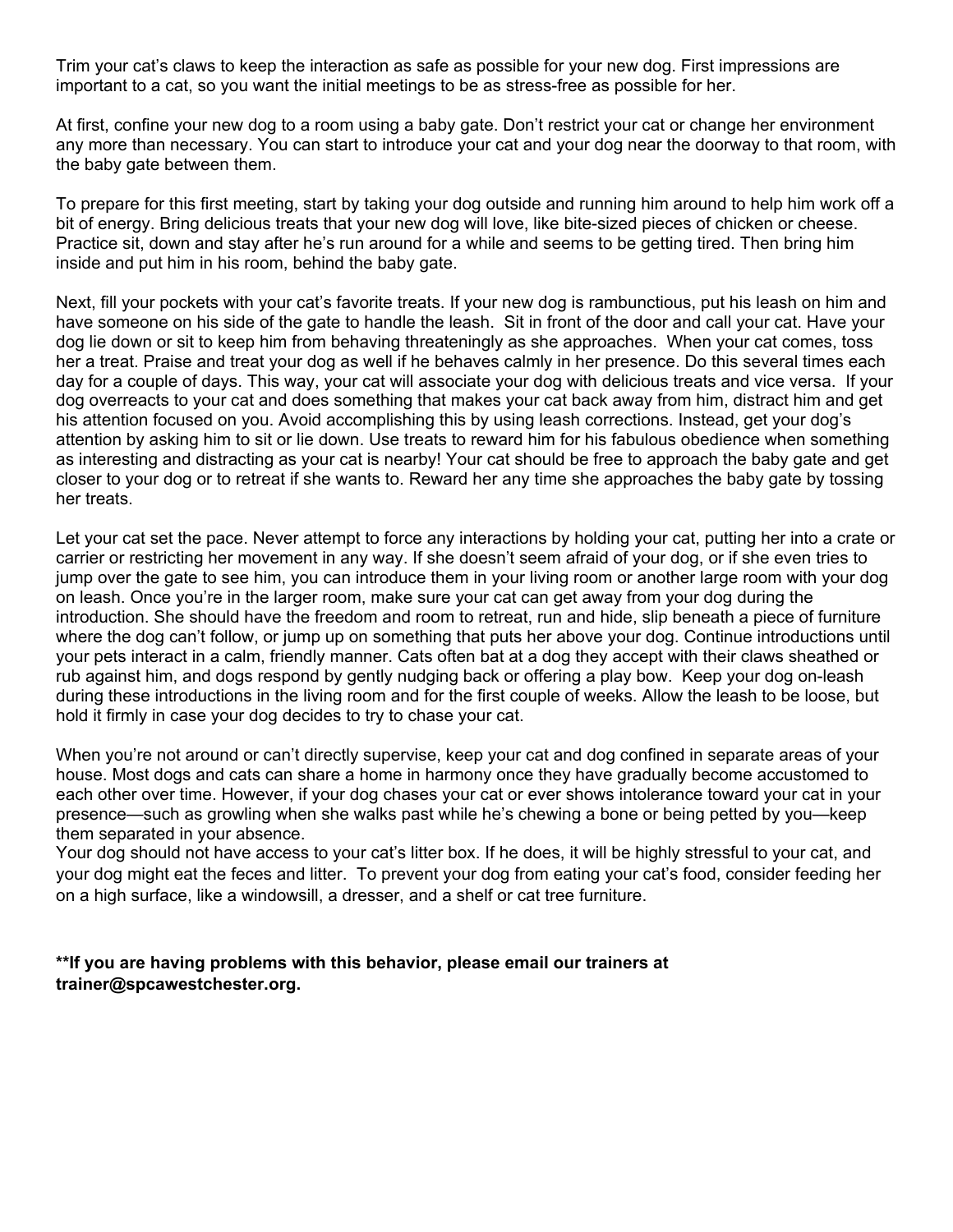